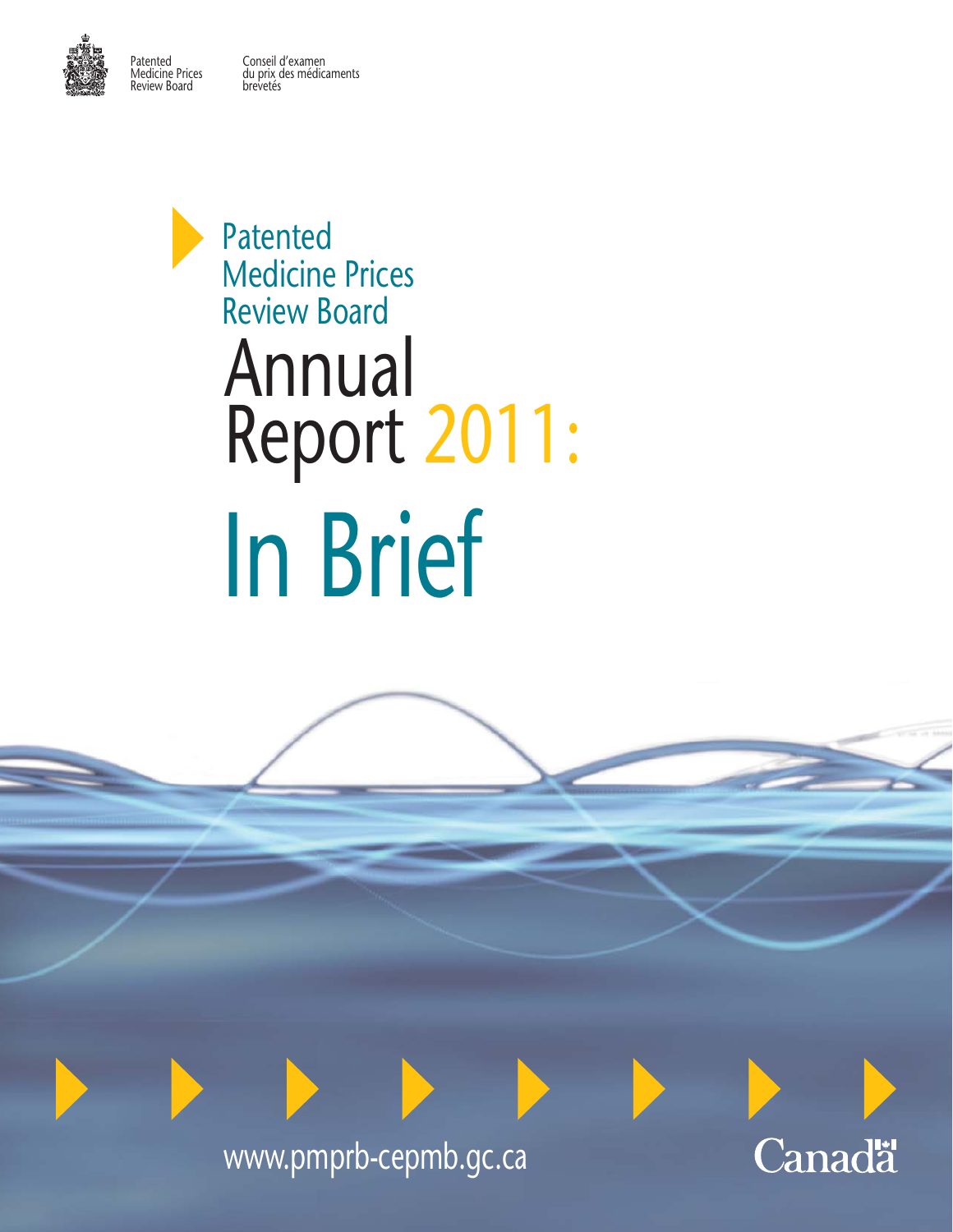## The mandate of the Patented Medicine Prices Review Board is to ensure that prices at which patentees sell their patented medicines in Canada are not excessive; and to report on pharmaceutical trends of all medicines and on R&D spending by patentees.

The PMPRB Annual Report includes a review of the PMPRB's major activities, analyses of the prices of patented medicines and of the price trends of all drugs, and reports on R&D expenditures as reported by patentees.

This year, the PMPRB *Annual Report 2011: In Brief*, a summarized form of the Annual Report, was published and distributed to subscribers in both electronic and hard copy. Its purpose is to provide stakeholders/subscribers with all of the pertinent information contained within the Annual Report in a condensed form while reducing distribution costs and our carbon footprint.

The full *Annual Report 2011* can be accessed electronically in pdf and HTML formats on the PMPRB website.

The Patented Medicine Prices Review Board Standard Life Centre, Box L40 333 Laurier Avenue West, Suite 1400 Ottawa, ON K1P 1C1

Tel.: 613-952-7360 Fax: 613-952-7626 TTY: 613-957-4373

Email: [pmprb@pmprb-cepmb.gc.ca](mailto:pmprb@pmprb-cepmb.gc.ca) Web: [www.pmprb-cepmb.gc.ca](http://www.pmprb-cepmb.gc.ca) Twitter: @PMPRB\_CEPMB

Catalogue number: H78-1/2011E-PDF

All PMPRB publications are available in both official languages, and can be accessed on line or by calling our toll-free number: 1-877-861-2350

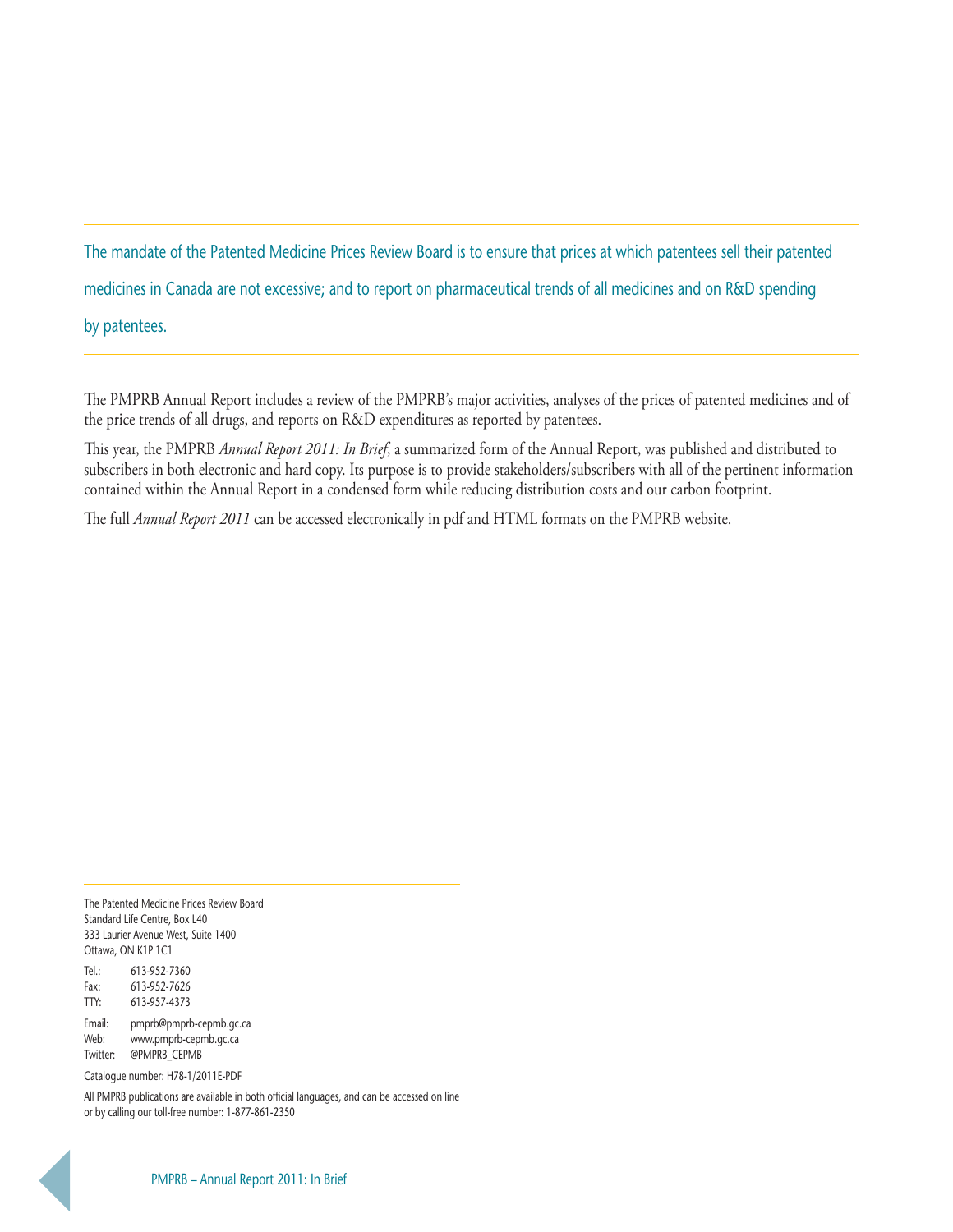

May 31, 2012

The Honourable Leona Aglukkaq, P.C., M.P. Minister of Health House of Commons Ottawa, Ontario K1A 0A6

Dear Minister:

I have the pleasure to present to you, in accordance with sections 89 and 100 of the *Patent Act*, the Annual Report of the Patented Medicine Prices Review Board for the year ended December 31, 2011.

Yours very truly,

Way Sherin Anaberg

Chairperson

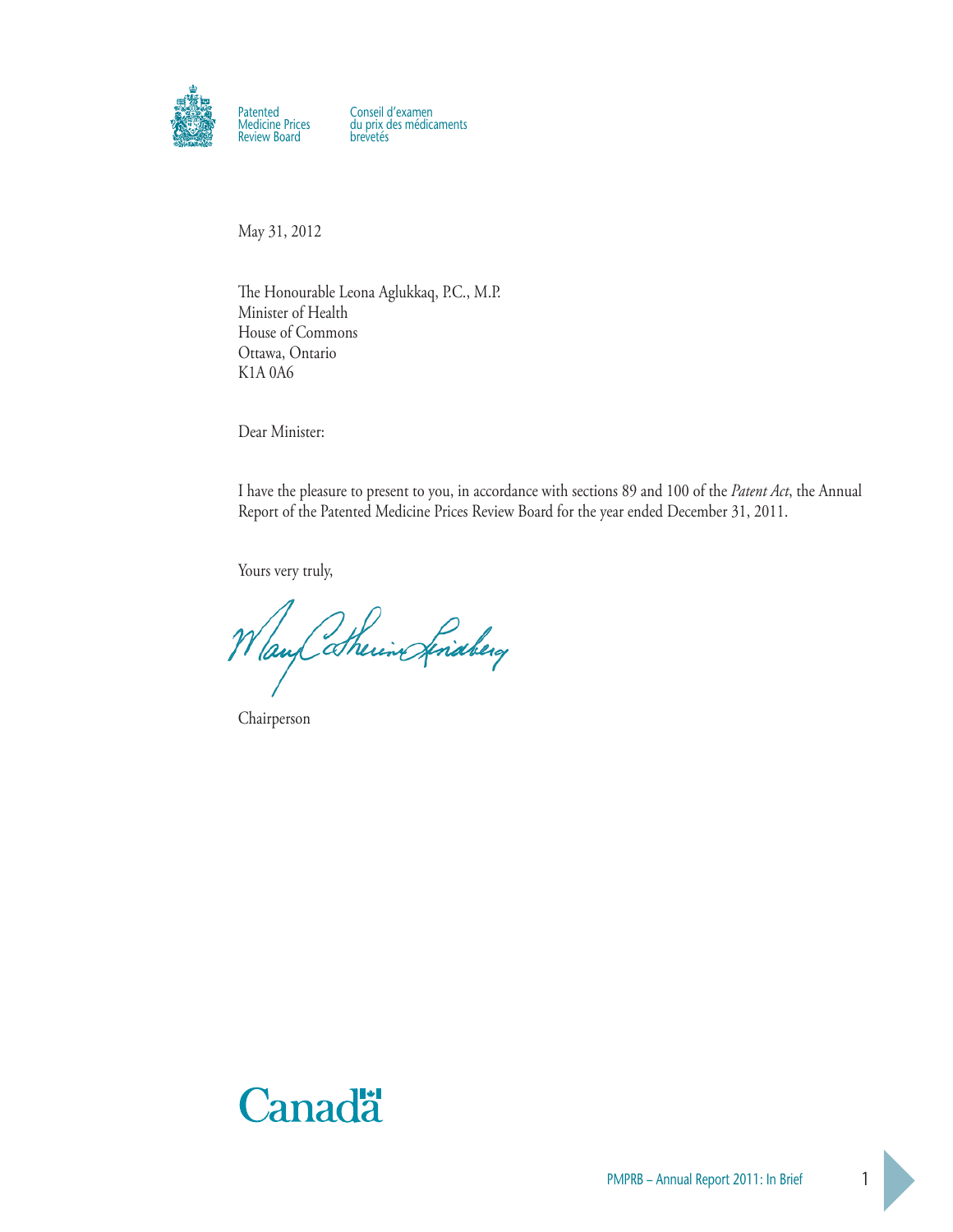

The Patented Medicine Prices Review Board (PMPRB) is an independent quasi-judicial body established by Parliament in 1987 under the *Patent Act* (Act).

The PMPRB has a dual role:

- to ensure that prices at which patentees sell their patented medicines in Canada are not excessive
- to report on pharmaceutical trends of all medicines and on R&D spending by patentees

The PMPRB has no authority to regulate the prices of nonpatented drugs and does not have jurisdiction over prices charged by wholesalers or pharmacies, or over pharmacists' professional fees.

As a reliable, impartial source of comprehensive information on drug prices, the PMPRB is committed to transparency, accessibility and stakeholder engagement.



Standing, from left to right: Anne Warner La Forest, Mitchell Levine, Tim Armstrong. Seated: Mary Catherine Lindberg.

### Governance

The Board consists of up to five members who serve on a parttime basis. Members, including a Chairperson and a Vice-Chairperson, are appointed by the Governor-in-Council. The Chairperson is designated under the Act as the Chief Executive Officer of the PMPRB with the authority and responsibility to supervise and direct its work.

## Members of the Board

#### **Chairperson: Mary Catherine Lindberg**, BSP

• Mary Catherine Lindberg was first appointed Member and Vice-Chairperson of the Board in June 2006. On May 19, 2010, Ms. Lindberg assumed the powers and functions of the Chairperson while the office was vacant. She was officially appointed Chairperson of the Board on March 3, 2011.

### **Vice-Chairperson: Mitchell Levine**, BSc, MSc, MD, FRCPC, FISPE

• Dr. Mitchell Levine was appointed Member and Vice-Chairperson of the Board on March 3, 2011. Prior to his appointment to the Board, Dr. Levine had been a member of the PMPRB's Human Drug Advisory Panel.

### **Member: Thomas (Tim) Armstrong**, QC, O. Ont.

• Tim Armstrong was first appointed Member of the Board in October 2002 and was re-appointed for a second term in 2007.

### **Member: Anne Warner La Forest**, LLB (UNB), LLM (Cantab)

• Anne Warner La Forest was a Member of the Board from March 2007 until the completion of her term on March 4, 2012.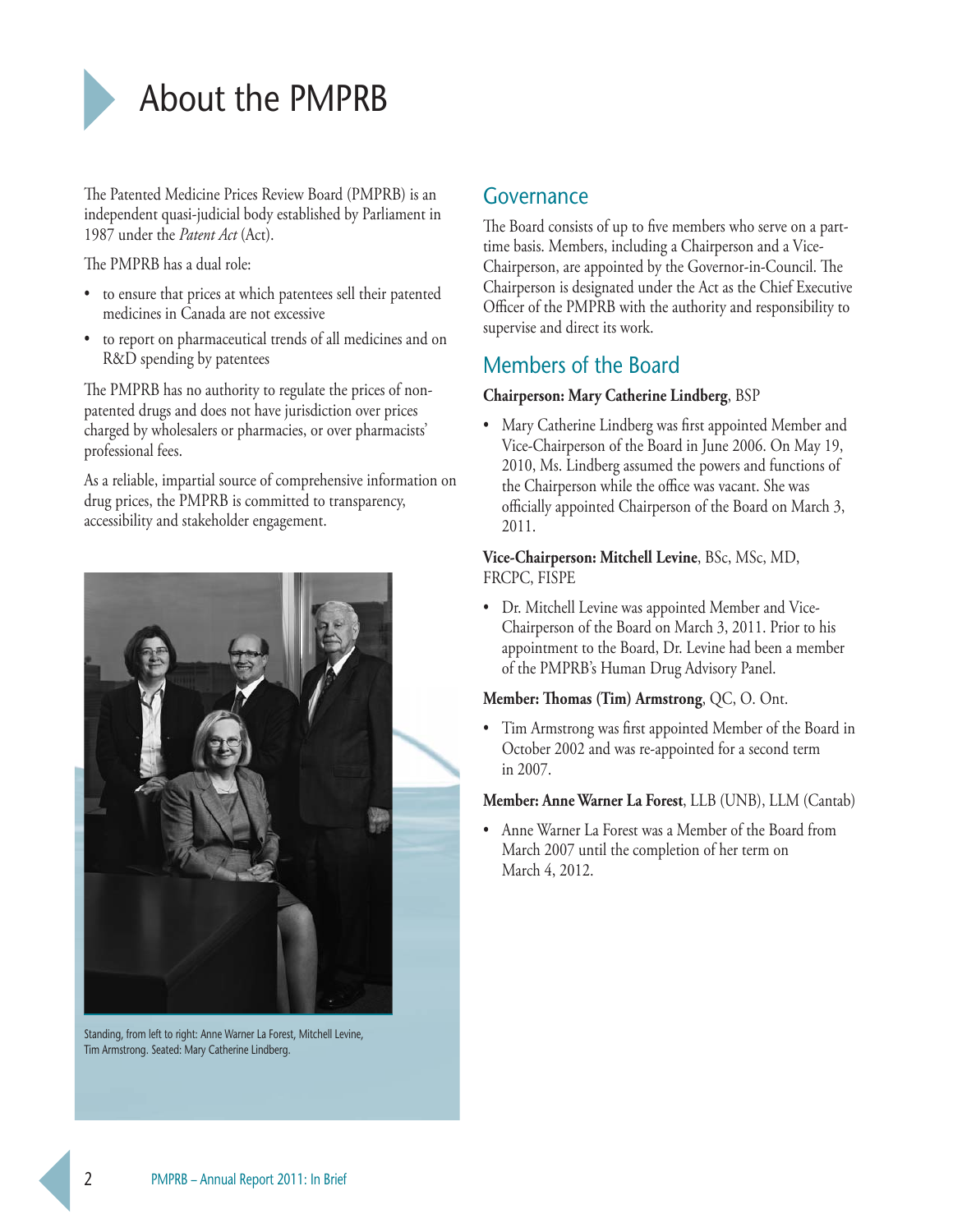## Organizational Structure and Staff



\* Anne Warner La Forest completed her term as Board Member on March 4, 2012. As of this date, there were two vacancies on the Board.

## Budget

The PMPRB operated with a budget of \$11.8 million in 2011/12 and an approved staff level of 76 full-time equivalent employees. Of the total budget, \$3.1 million resided in a Special Purpose Allotment (SPA) reserved for hearings. Unspent SPA funds were returned to the Consolidated Revenue Fund.

### Communications and Outreach

The PMPRB regularly informs its stakeholders of its activities through publications such as the Annual Report and the quarterly *NEWSletter*. It also publishes the results of NPDUIS analytical research reports. In 2011, the PMPRB moved to electronic-only publications to reduce costs and decrease the environmental impact of printing.

Both industry and non-industry stakeholders are regularly consulted and updated by the PMPRB. Industry stakeholders are promptly informed of changes in the operating environment and/or the regulatory process. To facilitate patentees' access to information, the Regulatory Affairs and Outreach Branch conducts outreach sessions with patentees.

In 2011, the PMPRB introduced a plan to enhance nonindustry stakeholder engagement. Through a series of bilateral exchanges with federal/provincial/territorial health representatives, consumer representatives, patient-advocacy groups and others, the PMPRB strives to foster greater awareness of its role and contribution.

To enhance its communication and outreach, the PMPRB revamped its website, expanded its reach through the use of social media such as Twitter, and introduced webinars as an alternate means of briefing patentees.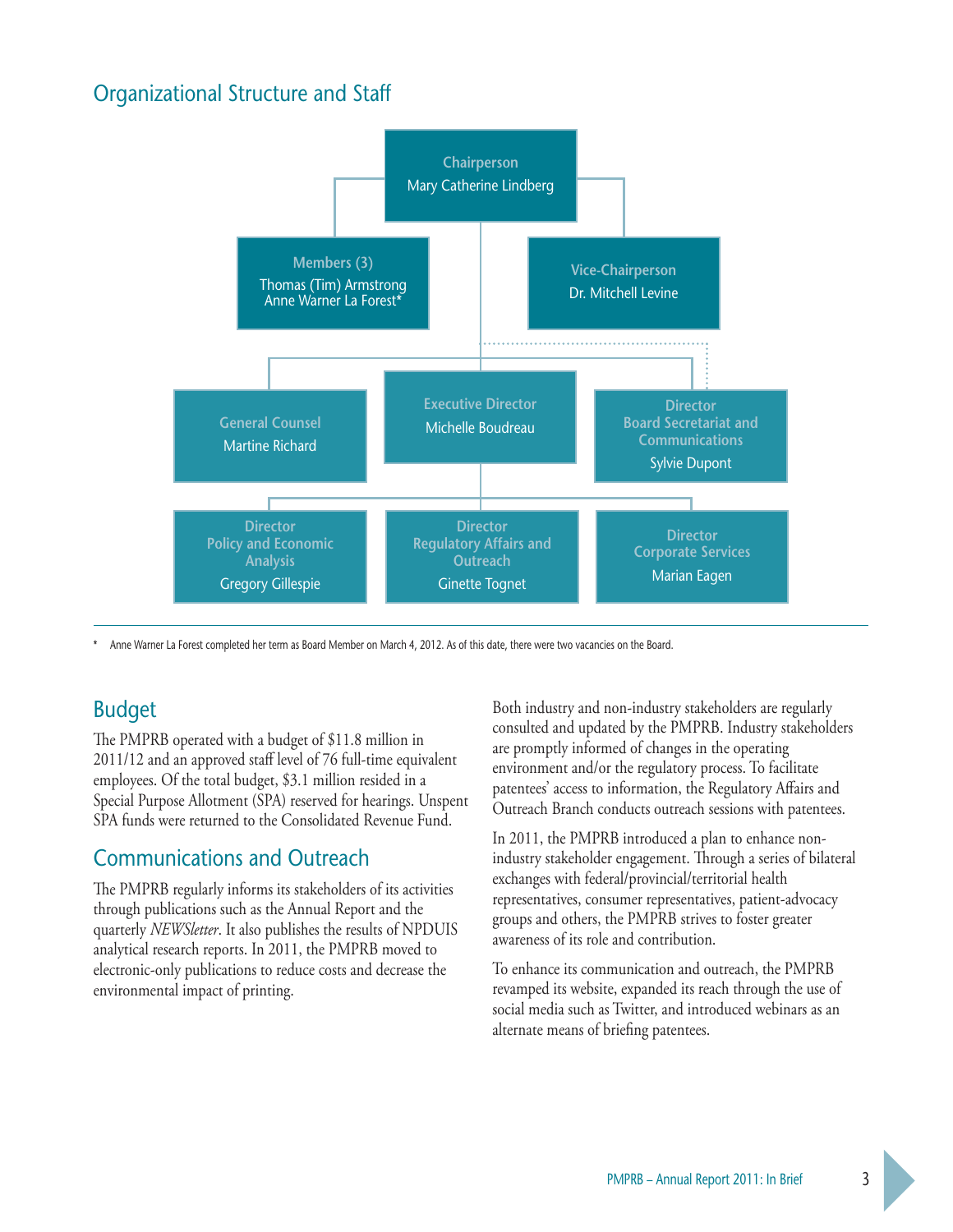

# Regulating the Prices of Patented Medicines

The PMPRB is responsible for regulating the prices that patentees charge for patented drug products sold in Canada to ensure that they are not excessive.

Patentees are required by law to file information pertaining to the sale of their drug products in Canada. The *Patent Act* (Act) along with the *Patented Medicines Regulations* (Regulations) set out the filing requirements, and Board Staff reviews the pricing information on an ongoing basis. The price of a patented drug product is under the PMPRB's jurisdiction until the drug's patent(s) expire.

Although patentees are not required to obtain approval of the price prior to selling the patented drug product, they are required to ensure that the price is not excessive.

Board Staff reviews the prices of each strength of an individual dosage form of each patented medicine sold in Canada. There are several factors used for determining whether a drug product is excessively priced, as outlined in section 85 of the Act. The *Compendium of Policies, Guidelines and Procedures* (Guidelines) details the various price tests used by Board Staff to determine whether a price charged by a patentee falls within the maximum allowable price.

When it finds that the price of a patented drug product appears to exceed the Guidelines, and the circumstances meet the criteria for commencing an investigation, Board Staff will conduct an investigation. An investigation could result in one of the following:

- its closure where it is concluded that the price was within the Guidelines
- a Voluntary Compliance Undertaking (VCU) by the patentee to reduce the price of the patented drug product to a non-excessive level and offset excess revenues obtained as a result of an excessive price through a payment and/or an additional price reduction, or the price reduction of another patented drug product
- a recommendation from Board Staff to the Chairperson to issue a Notice of Hearing to hold a public hearing into the price of a patented medicine

## Price Review of Patented Drug Products Reported to the PMPRB

The total number of patented drug products for human use in 2011 was 1282. The table below provides a breakdown in terms of new and existing patented drug products as well as a summary of the status of the price review.

### **Patented Drug Products for Human Use Sold in 2011 – Status of Price Review as of March 31, 2012**  *(Table 4 of the full Annual Report)*

|                          | New drug products<br>introduced in 2011 | <b>Existing</b><br>drug products | <b>Total</b> |
|--------------------------|-----------------------------------------|----------------------------------|--------------|
| <b>Total</b>             | 109                                     | 1173                             | 1282         |
| <b>Within Guidelines</b> | 86                                      | 993                              | 1079         |
| <b>Under Review</b>      | 0                                       | 0                                | 0            |
| Does Not Trigger         | 10                                      | 124                              | 134          |
| Under Investigation      | 13                                      | 55                               | 68           |
| Price Hearings           |                                         |                                  | 1            |

## Monitoring and Evaluating the Guidelines

On January 1, 2010, the Board's new Guidelines came into force, providing direction to patentees and Board Staff on the application of factors set out in the Act and the Guidelines to determine if the price of a patented drug product sold in Canada is excessive. The PMPRB monitors and evaluates the application of the new Guidelines on an ongoing basis to ensure that they remain relevant and effective.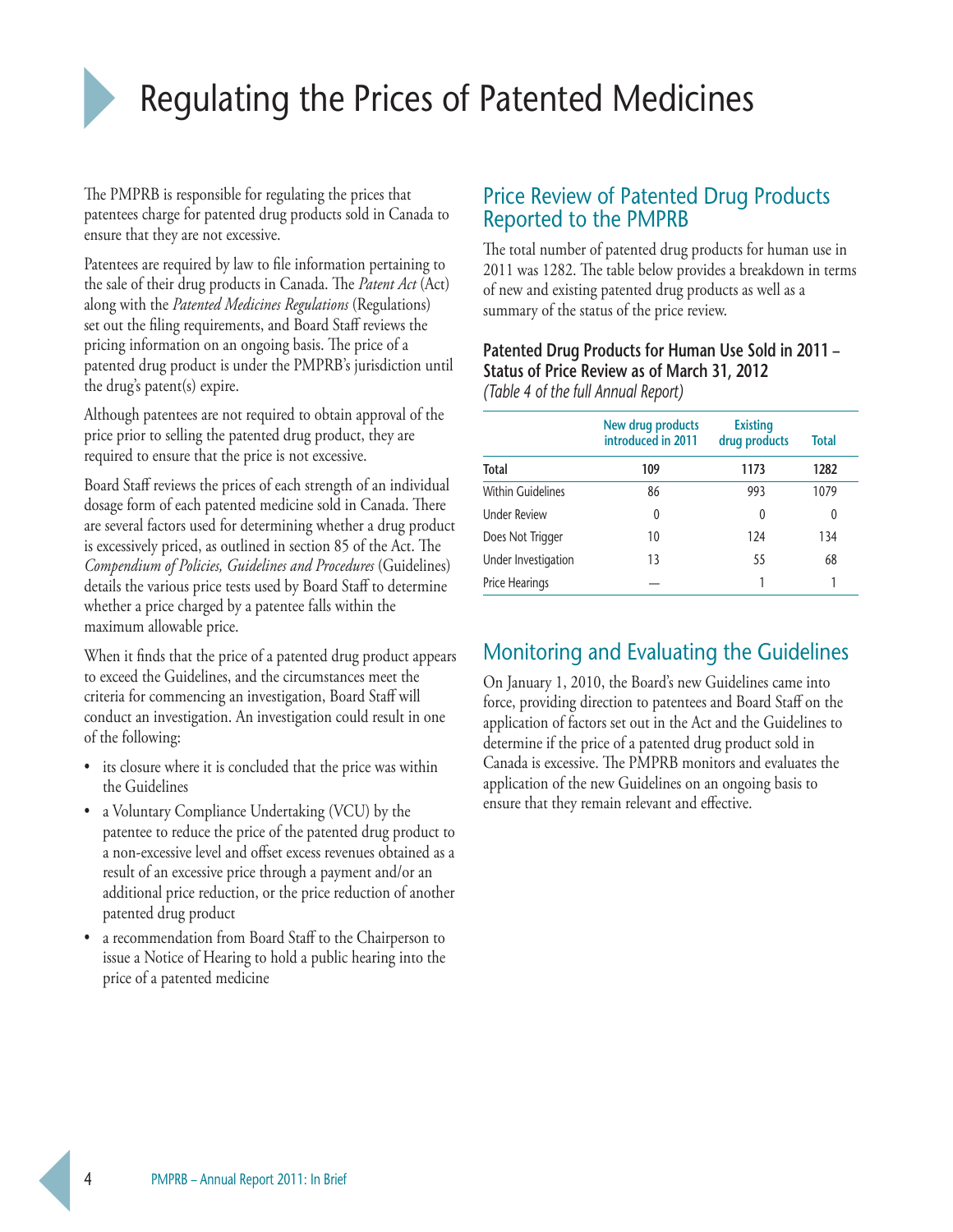## Voluntary Compliance Undertakings and Hearings

In 2011 and up to May 31, 2012, the Chairperson approved 15 VCUs to reduce the price of patented drug products to a non-excessive level.

In addition to price reductions, excess revenues totaling \$24 million were offset by way of payments to the Government of Canada through VCUs and Board Orders in 2011 up to May 31, 2012.

No new Notices of Hearing were issued in 2011.

Decisions are pending in the matters of Sandoz Canada Inc., on failure to file, and Pentacel and Quadracel, on remedy. Two proceedings are ongoing: Apotex Inc., on failure to file, and Apo-Salvent CFC Free, on price.

Since 1993, the Chairperson has approved a total of 87 VCUs and initiated 25 public hearings. Approximately \$123 million have been collected through VCUs and Board Orders by way of payments to the Government of Canada.

### **Matters before the Federal Court**

Three Board decisions are currently subject to judicial review by the Federal Court for the following: ratio-Salbutamol HFA; ratiopharm Inc. (now Teva Canada); Copaxone Redetermination. Hearing dates have yet to be set in all three cases.

### **Matter before the Supreme Court of Canada**

In January 2011, the Supreme Court dismissed the appeal by the Celgene Corporation, confirming the Board's jurisdiction over the price of Thalomid. The decision recognized that the purpose of the Board's legislative mandate is the protection of consumers.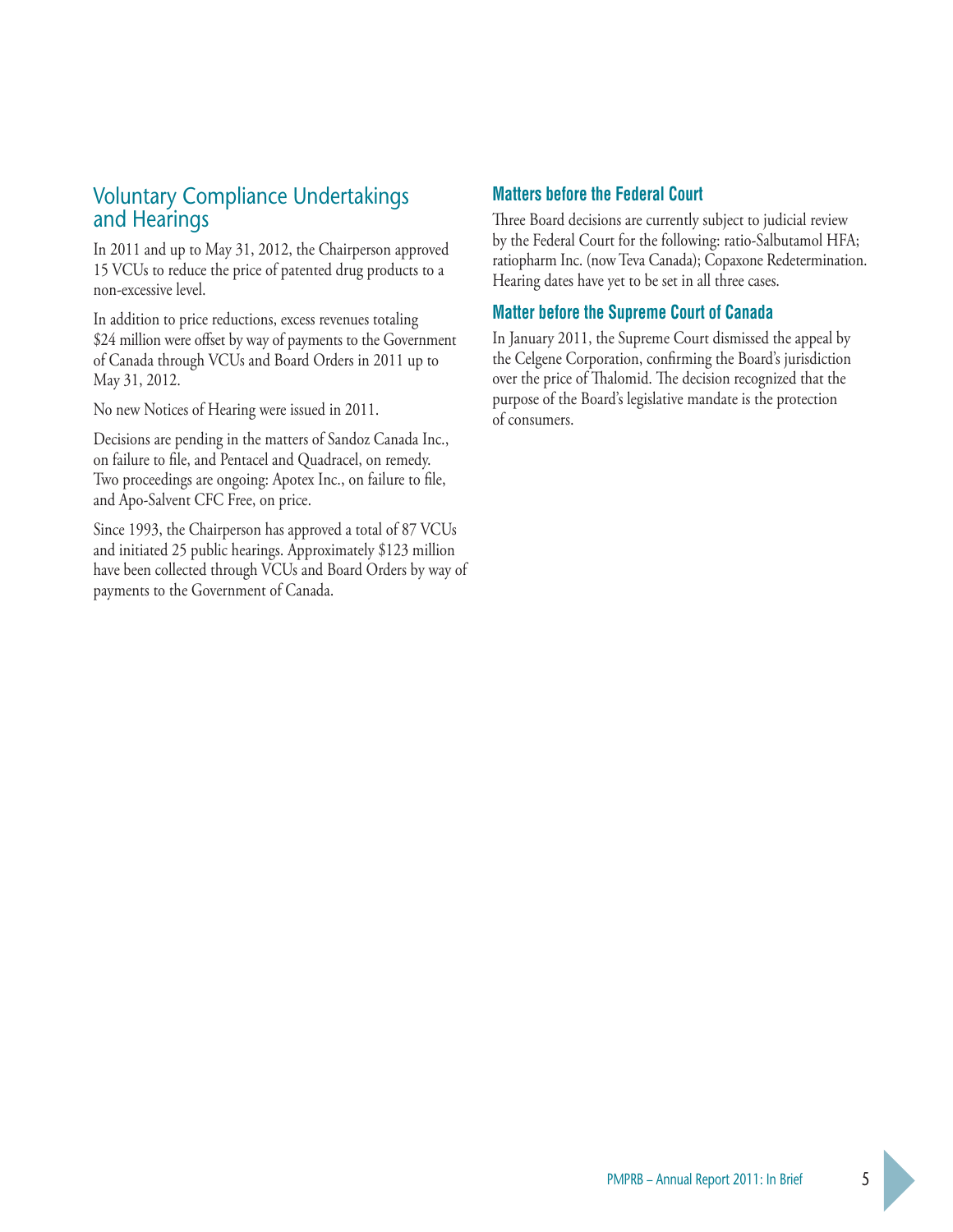

## Key Pharmaceutical Trends

## Trends in Sales of Patented Drug Products

In 2011, sales of patented drug products increased to \$13.1 billion from \$12.9 billion in 2010, an increase of 1.7%. By comparison, the annual growth in sales stood at 27.0% in 1999 and remained in double-digits until 2003.

Throughout the latter part of the 1990s, sales growth was largely driven by a succession of new "blockbuster" products that achieved very high sales volumes. Since that time the pharmaceutical industry has not introduced new high-volume products in sufficient numbers to sustain double-digit sales growth. Older drug products, introduced between 1995 and 1999, still accounted for nearly one quarter of 2011 sales.

The share of patented drug products in overall drug sales has also declined since 2003, implying that sales of generic and non-patented branded drug products have grown faster than sales of patented drug products.

In 2011, the share of sales of patented drug products was 59.1%, an increase of 1.7% from the previous year. The increase in sales was largely driven by the introduction of new drugs and the increased use of existing drugs. Changes in price did not contribute to the increase in sales for 2011.

Drugs in the cardiovascular system therapeutic class accounted for the greatest decrease in sales, while those in the antineoplastic and immunomodulating agents class accounted for the greatest increase.

## Price Trends

The PMPRB uses the Patented Medicines Price Index (PMPI) to monitor trends in prices of patented drug products sold in Canada. The PMPI measures the average year-over-year change in the ex-factory prices using a formula that takes a salesweighted average of price changes observed at the level of individual products, similar to the approach used to calculate the Consumer Price Index (CPI). The PMPI has been consistently below the CPI.

As measured by the PMPI, prices of patented drug products have, on average, remained unchanged (0.0%) between 2010 and 2011.

The average rates of price change by class of customer were obtained by applying the PMPI methodology separately to sales data for hospital, pharmacy and wholesale customers. The 2011 rates of price change for these classes were, respectively, -2.2%, 0.6% and 0.9%.

## International Comparisons

The Act and Regulations require patentees to report publicly available ex-factory prices of their patented drug products for seven foreign comparator countries: France, Germany, Italy, Sweden, Switzerland, the United Kingdom, and the United States. The PMPRB uses this information to conduct its international price comparison tests.



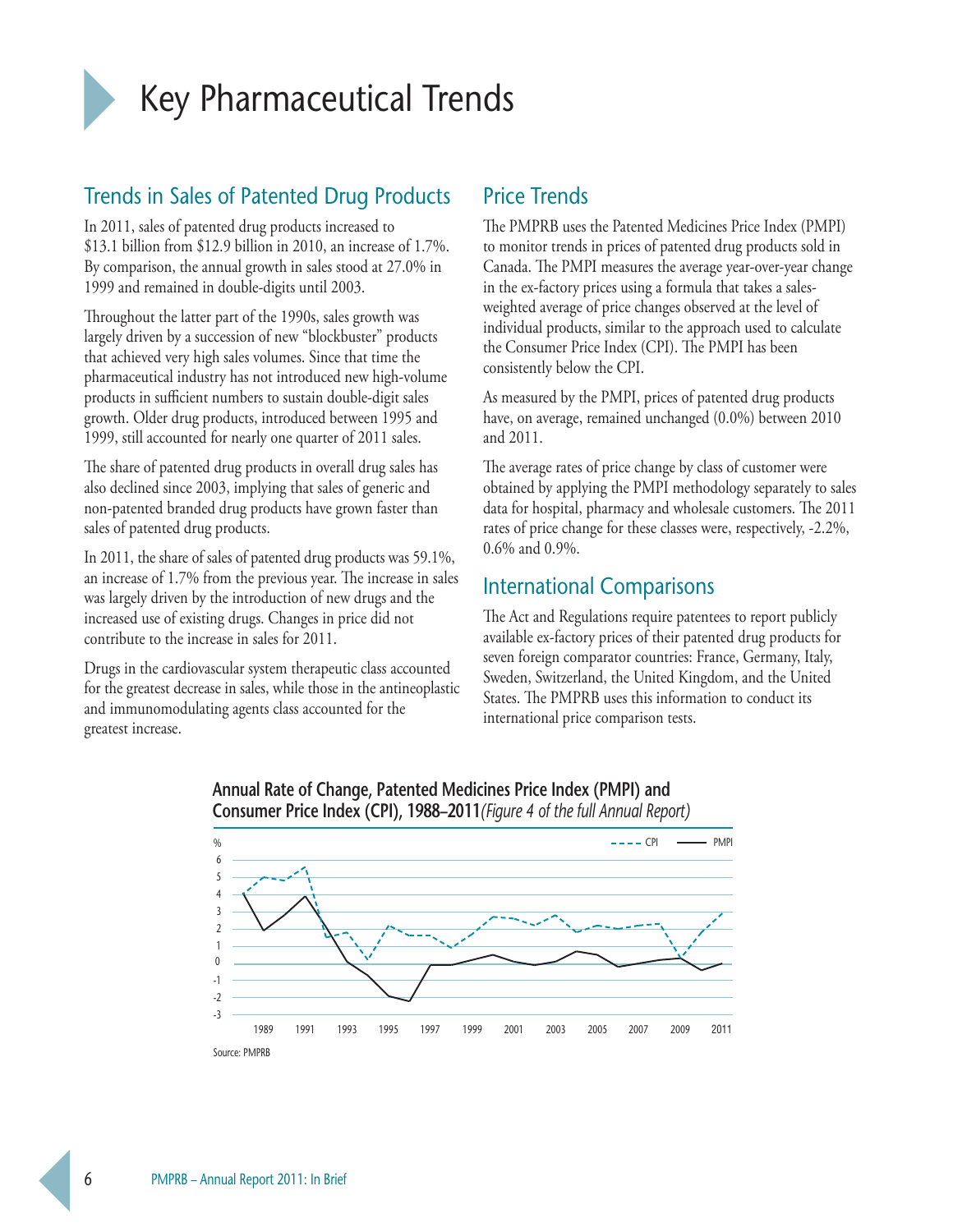### **Price Change by Country**

In 2011, the United States saw prices rise on average at a rate of 10.9%. Germany and the United Kingdom saw much more modest average price increases (2.1% and 0.2%, respectively), while prices in France, Italy, Switzerland and Sweden declined (-2.9%, -1.1%, -4.1% and -0.7%, respectively).

#### **Price Level by Country**

On an annual basis, the PMPRB conducts bilateral and multilateral price comparisons for each of the seven comparator countries using market exchange rates for currency conversion.

As in previous years, in 2011, Canadian prices were typically within the range of prices observed among the comparator countries. Results indicate that Canadian prices were roughly in line with Swedish and Swiss prices (5% lower and 3% higher, respectively). Prices in Italy, France and the United Kingdom were appreciably lower than Canadian prices (16%, 16% and 18%, respectively), while those in Germany and the United States were much higher than prices in Canada (20% and 98% higher, respectively).

The median international price (MIP), the median of prices observed among the seven comparator countries, is one of the measures used in multilateral price comparisons. The average MIP-to-Canadian price ratio stood at 1.05 in 2011. This indicates that the median price of patented dug products in the seven comparator countries was 5% higher than Canadian prices last year. Since 2006, the ratio has remained somewhat consistent, ranging between 1.07 and 1.03.

### Canadian Drug Expenditures in the Global Context

Based on global sales data provided by MIDAS©, 2005−2011, IMS Health Incorporated or its affiliates (all rights reserved)<sup>1</sup>, the Canadian market accounted for 2.6% of the global market in 2011. The Canadian share has remained between 2.4% and 2.7% from 2005 to 2011.



## **Average Foreign-to-Canadian Price Ratios: 2005, 2011**

Although based in part on data obtained under license from the MIDAS IMS database, the statements, findings, conclusions, views and opinions expressed in this Annual Report are exclusively those of the PMPRB and are not attributable to IMS AG.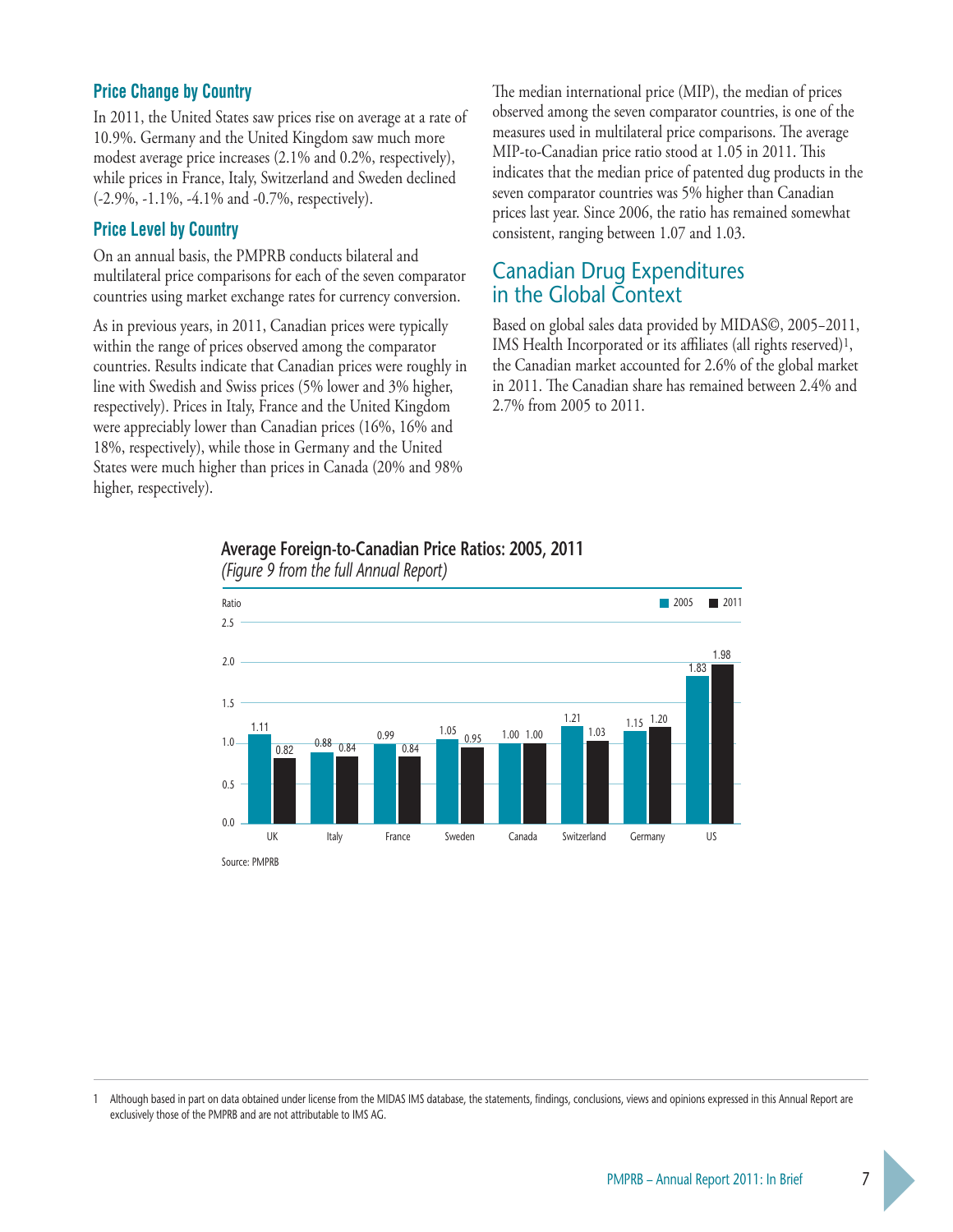## **Distribution of Drug Sales Among Major National Markets, 2011**



*(Figure 13 from the full Annual Report)*



During that same time period drug sales in Canada rose at an annual average rate of approximately 5.2%. Drug sales among the seven comparator countries rose at an annual average rate of 4.2% over the same period.

The proportion of national income allocated to the purchase of drug products provides another way to compare drug costs across countries. Based on data for 2009, drug expenditures accounted for between 1.1% and 2.1% of the GDP in the seven comparators. The Canadian value of 1.9% lies near the upper end of this range.

## R&D Expenditures

Patentees reported total 2011 sales revenues of \$17.8 billion, an increase of 4.7% from 2010. Sales revenues reported by Rx&D members were \$13.5 billion, accounting for 75.5% of the total.

Patentees reported R&D expenditures of \$991.7 million in 2011, a decrease of 15.8% over 2010. Rx&D members reported R&D expenditures of \$901.2 million in 2011, a decrease of 9.9% over last year. Rx&D members accounted for 90.9% of all reported R&D expenditures in 2011.

When the Act was amended in 1987, Rx&D members made a public commitment to increase their annual research and development expenditures to 10% of sales revenues by 1996. This level of R&D expenditure was obtained by 1993, in some years exceeding 10%. Since 2003, R&D-to-sales ratios for all patentees and for Rx&D members have declined. In 2011, the ratio of R&D expenditures to sales revenues for all patentees was 5.6%, down from 6.9% in 2010. These values are close to

## *(Figure 18 of the full Annual Report)* 1989 1997 1999 2001 2003 2005 2007 2009 1991 1993 1995 2011 Source: PMPRB % Rx&D Patentees All Patentees  $\mathsf{O}$ 2 4 6 8 10 12 14

## **R&D-to-Sales Ratio, Pharmaceutical Patentees, 1988–2011**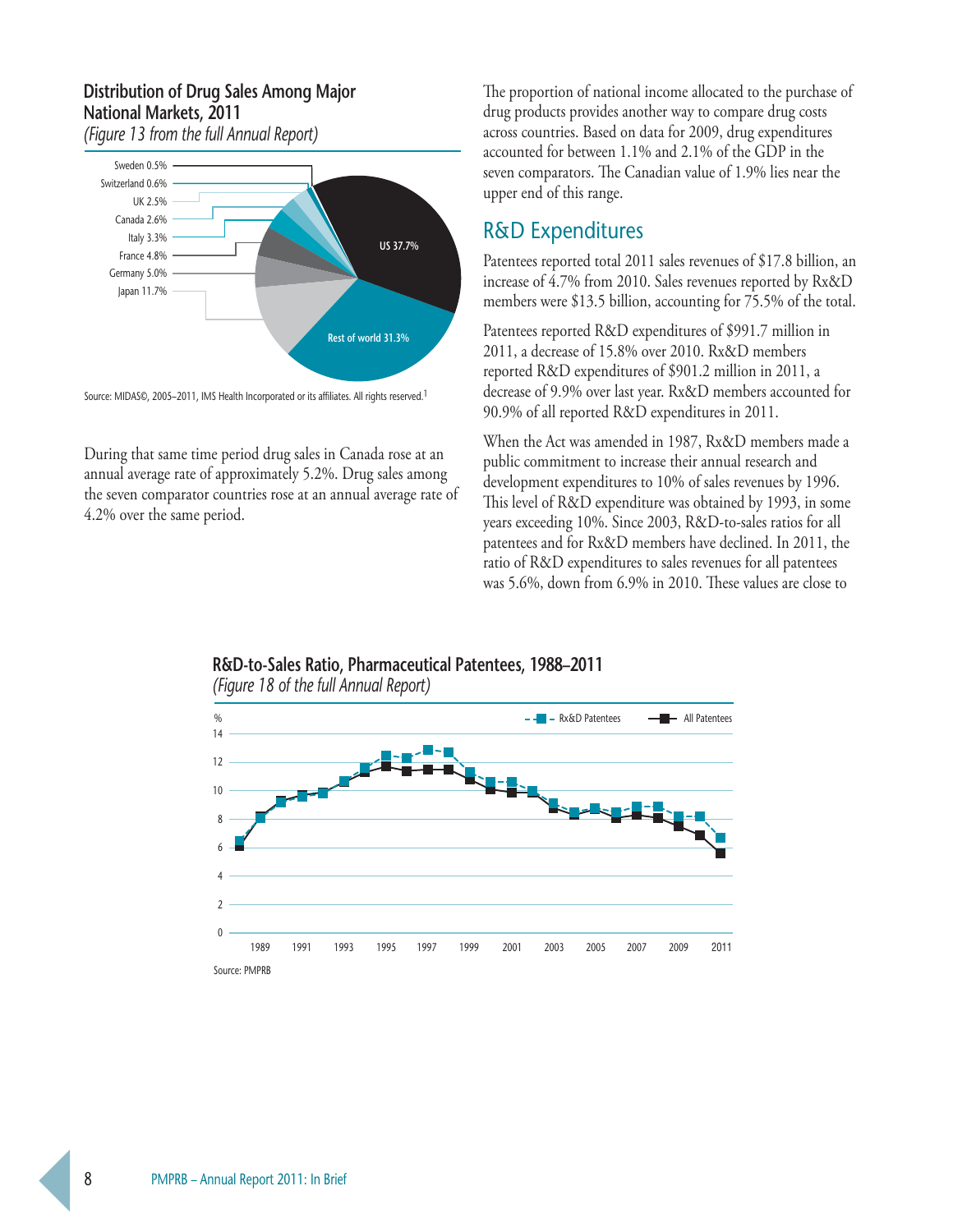

#### **R&D-to-Sales Ratios, Canada and Comparator Countries**  *(Figure 20 of the full Annual Report)*

Source: PMPRB, European Federation of Pharmaceutical Industries and Associations (EFPIA): *The Pharmaceutical Industry in Figures 2011*

figures last observed in 1988. The ratio for members of Rx&D was 6.7%, down from 8.2% in 2010. These values are close to figures last observed in 1988. The Rx&D ratio has been less than 10% for the past nine consecutive years.

Patentees reported spending \$164.9 million on basic research in 2011, representing 17.3% of current R&D expenditures and a decline of 30.1% over the previous year. Patentees reported spending \$525.1 million on applied research, representing 55.0% of current R&D expenditures. Clinical trials accounted for 75.2% of applied research expenditures.

Compared to the PMPRB's seven comparator countries, in 2009 Canada's R&D-to-sales ratio was second lowest at 7.5%, ahead of only Italy. Ratios in all other comparator countries were well above Canada's. On average, the R&D-to-sales ratio for all comparator countries was 20.1%.

The R&D-to-sales ratios may be compared to the average foreign-to-Canadian price ratios reported earlier. Several comparator countries, which have patented drug prices that are, on average, substantially less than prices in Canada, have achieved R&D-to-sales ratios well above those in Canada.